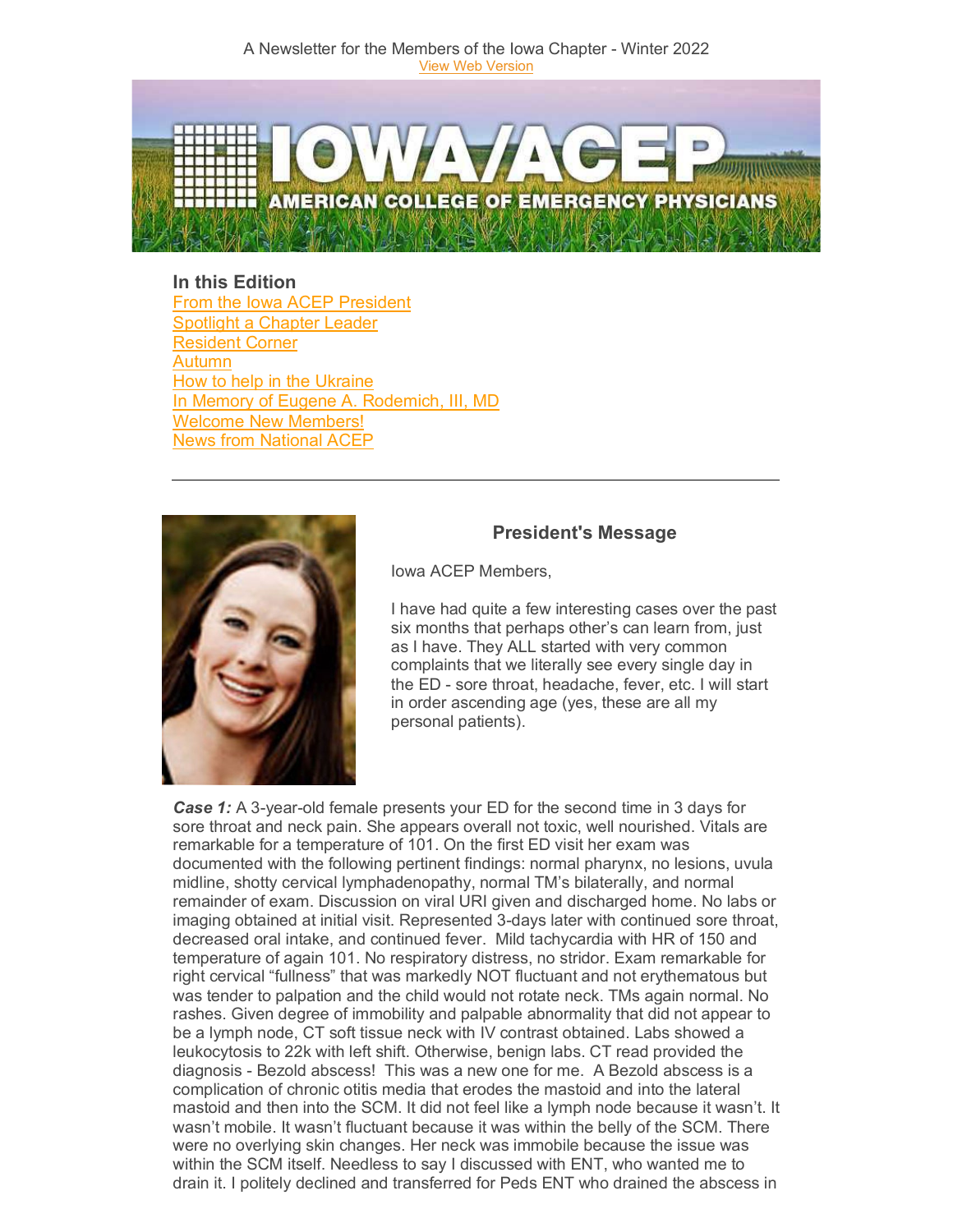the OR. She did well with IV abx, then oral, and was discharged in excellent condition.

*Case 2:* A 14-year-old male (210 lbs., 5'10") presents to your ED, PCP, and UC a total of 7-times in a span of 9 days for headache and fever. He has never been to your ED (or any you can see within the system) before this string of visits. Does follow with his PCP annually and is UTD on vaccinations. On the 5th visit to our ED, I saw the patient. He was clearly ill appearing, febrile, confused, unable to follow simple commands. BP normal, HR 110, no hypoxia or respiratory distress. This is prime COVID-19 time and he had been tested for covid19 4 times in the past 9 days, all negative. The first two visits no labs or imaging were done other than COVID-19 testing. He was documented to have a fever at each of these visits over the 9-days. He was also documented to be neuro intact and well appearing at these visits. On the third visit labs and LP were obtained for continued fever and headache. LP was unremarkable and CSF film array negative. Labs were remarkable for WBC of 12k with left shift, otherwise reassuring. On the fourth visit labs were again obtained and expanded and now he has a WBC of 26k with shift as well as markedly elevated ESR and CRP. Metabolic panel continued to be reassuring. Discussed with pediatrics at that visit and he was ultimately discharged home. The next day on my exam, he was confused and not following commands but moving all extremities and strong throughout. He continued to be febrile. He had a heart murmur, which was not documented in any prior records and mother did not know he had previously. Work up expanded again. Explanation here could be rather long, so to keep it short, he was ultimately diagnosed with bacterial sinusitis with septic emboli to heart, lungs, and brain with multiple brain empyemas. A healthy, strong, not immunocompromised 14-year-old with a very unfortunate diagnosis and outcome. He was intubated for a prolonged period, taken to the OR many, many times for washouts and bilateral craniotomies, and was eventually transferred to long-term care and rehab.

*Case 3:* A 57-year-old male with hx of alcohol abuse presents to your ED for the second time in 3-days for evaluation of sore throat. On the first visit he was tachycardic to 130's, afebrile, reported to be neuro intact and with supple neck and normal pharyngeal exam. He was diagnosed with covid19 and discharged home without any further testing. HR was attributed to alcohol abuse and anxiety. He was noted to be extremely anxious by nursing staff as well as provider. On the second visit he endorsed continued sore throat and now difficulty breathing. His vital signs were remarkable for a HR of 130, as well as a fever to 102. BP reassuring. No hypoxia. RR approximately 30. He was extremely anxious, and the RN initially informed me that she was having a very hard time "talking him down" due to his anxiety. On immediate arrival to the room, I notice a toxic patient with impending airway disaster. He had a very edematous neck, stridor, tachypnea without hypoxia, anxiety, and look of impending doom. This was not anxiety and not COVID-19. Intraoral exam remarkable for posterior pharyngeal edema with midline uvula. Neck rigid and extremely tender to palpation with multiple areas of brawny edema from the submandibular space down to the jugular notch. He was immediately started on IVF, steroids, abx, two large bore IV's, and taken to CT which confirmed multiple abscess, retropharyngeal air, and no airway. I called anesthesiology and general surgery to bedside immediately. Anesthesiology attempted intubation but was unsuccessful and general surgery performed a bedside tracheostomy. The patient's pulse oximeter was down to 0% (yes zero) for a couple of minutes. He was ultimately transferred to a tertiary care center and trach upsized, multiple wash outs in the OR for his multi-planar abscesses with retropharyngeal necrotizing fasciitis that were thought to be due to poor dentition and alcoholism. All teeth were removed, broad spectrum abx were provided for many days. His course was complicated by severe alcohol withdrawal, seizures, encephalopathy, and ultimately, he was placed in long term care with trach and PEG and continued to be severely encephalopathic. Of note, MRI did not show any anoxic brain injury.

How crazy these times have been; however, everything "COVID-19" is not just COVID-19. Be vigilant and keep your differentials broad. Remember to expand on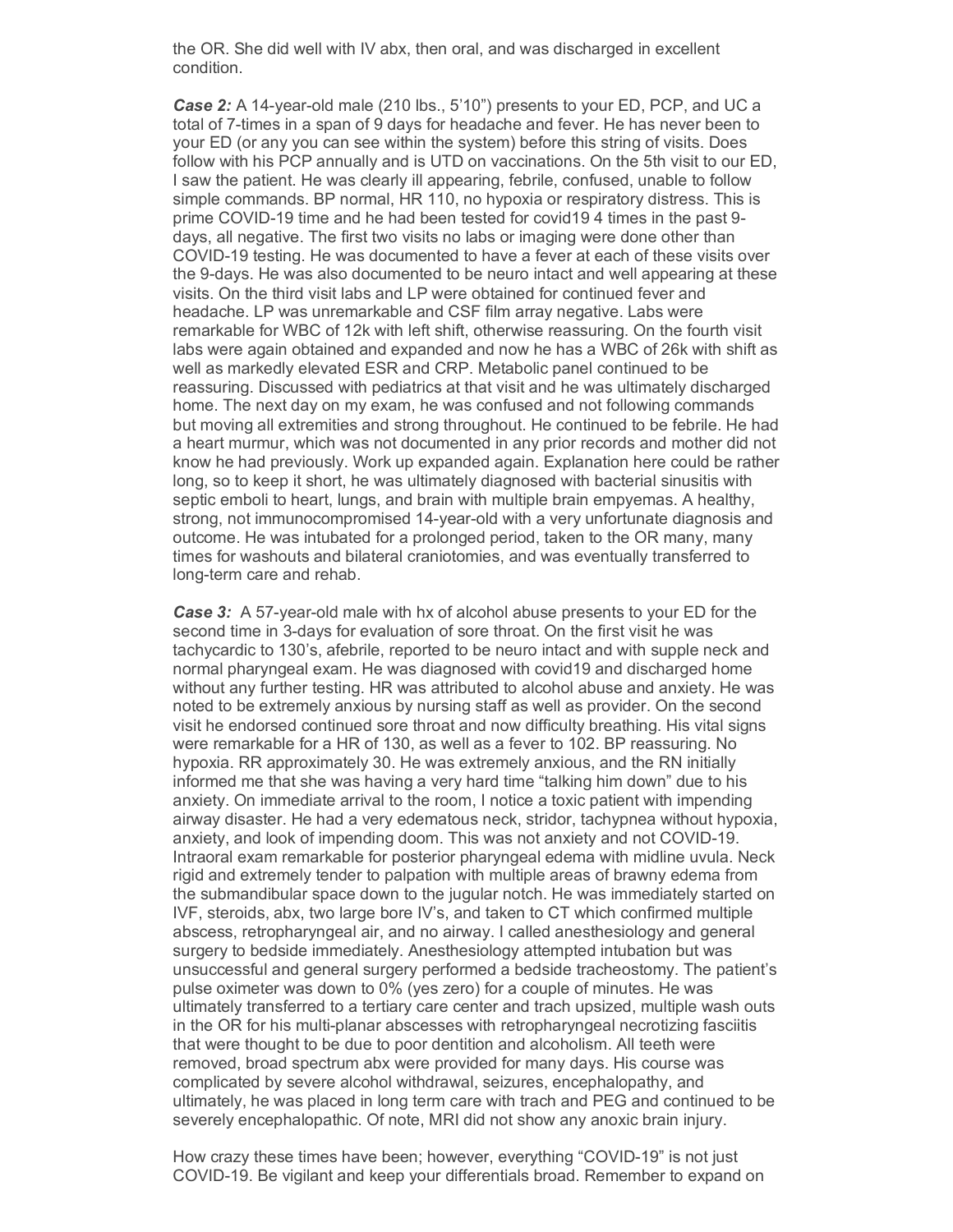repeated visits. Do not be anchored to a prior diagnosis or nursing note/triage. Do what is best for your patients, everyday.

# <span id="page-2-0"></span>**Spotlight a Chapter Board Member Katheryn K. Dierks, DO, FACEP**

**Iowa ACEP Chapter Position?** Immediate Past-President

**Where do you practice?** Genesis Medical Center in Davenport, IA

**What drew you to Iowa?** My husband is originally from Iowa. When we met in Arizona, he was an ER nurse and I was a volunteer. He was in the process of applying to med school and wanted to return to Iowa for med school at Des Moines University. He left for med school and we dated for a year. I then applied to med school and was accepted DMU. We always planned on returning to Arizona after residency, but the people and lifestyle in Iowa spoke to our hearts and we knew we wanted to stay in Iowa to help the community.

**What is your EDC (Every Day Carry) for a shift?** I like to keep it simple during a shift. I carry only my stethoscope and my ID badge. At my desk, however, I carry my reusable water bottle filled with water and ningxia red juice.

**What's on your ED playlist?** I don't typically listen to music while I work because music pulls me in making it hard for me to focus on anything else other than music. When I am not working, I listen to Sofi Tukker, Rufus du Sol, Tame impala, Bob Moses, Gorgon City, Camel Phat...house and deep house music that makes you move and elevates your mood!

**What's your favorite thing about EM?** My favorite part about emergency medicine is that we get to be there for people during the most difficult time of their life. We care for anyone and everyone, regardless of who they are or their ability to pay.

**Interesting fact about you?** I am learning how to DJ house music. I am also an avid endurance runner and have finished 11-marathons.

**Goal in your position as Immediate Past President or as a chapter member?** My goal as immediate past president is to understand and address how the corporatization of medicine has led to physician burn out and inferior quality of care.







<span id="page-2-1"></span>**Resident Corner**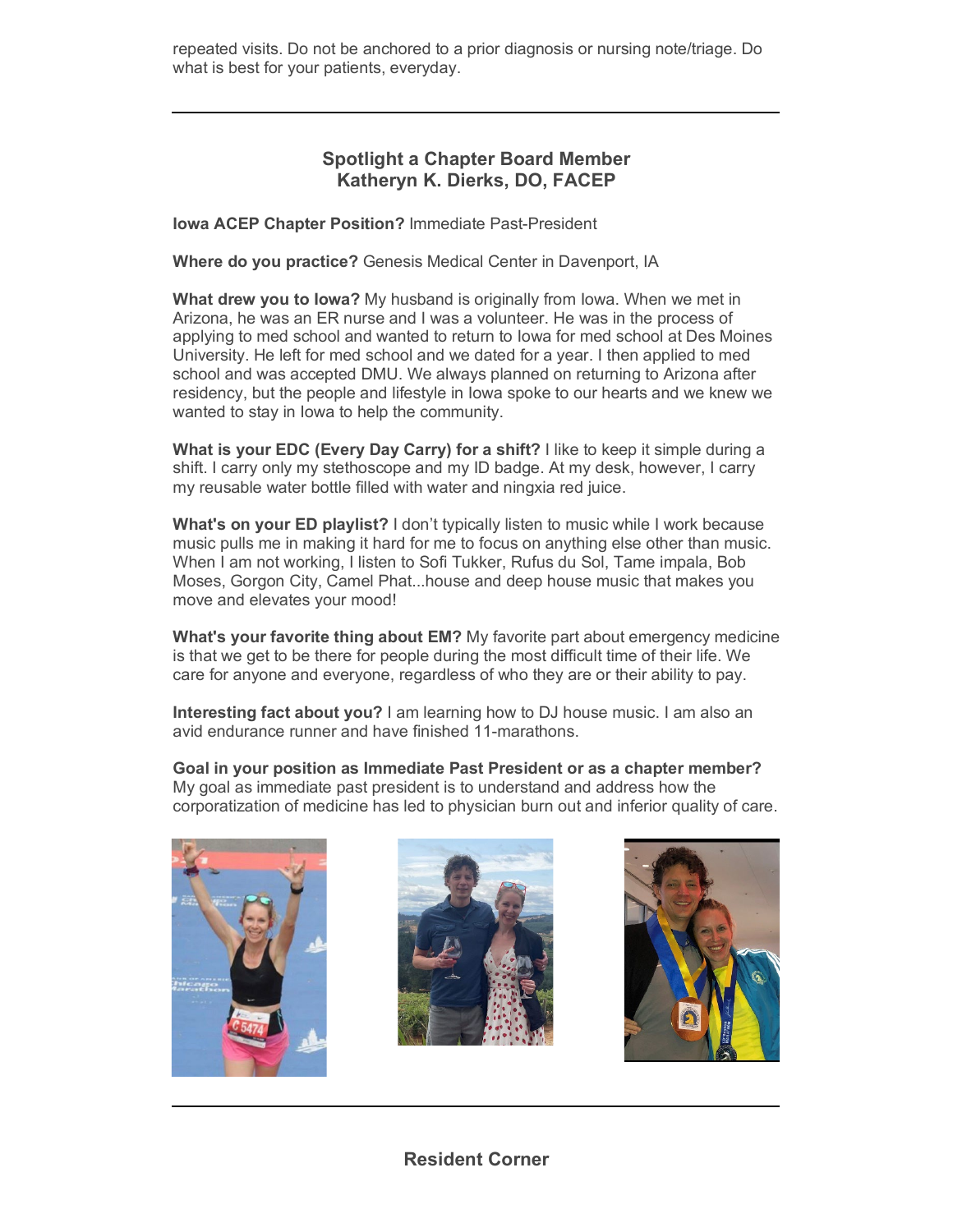## **Samuel J. Irving, MD, PhD**

Winter is almost over and with warmer weather we can say goodbye (at least for a period) to the accidental hypothermic patient. From a resident perspective, these can be some of the most difficult patients to manage. These patients are often found outside in the early morning and on arrival cannot tell us how long they have been exposed. To treat these patients, we need to know what to expect with the accidental hypothermic patient.



The definition, clinical manifestations, and management of the cold patient helps ED providers correctly manage this difficult illness.

What is hypothermia? There is accidental (found outside) and secondary hypothermia (medication, underlying pathology, basically hypothermia at room temp). For the purposes of this blurb, I'll stick to accidental. Any body temperature below 35°C is considered hypothermia. 32-35°C is considered mild, 28-32°C is moderate, and anything below 28°C is severe. A subset of severe hypothermia is called profound hypothermia and what separates the two is the presence of vital signs. Profoundly hypothermic patients will likely have weak or no pulse, will not be breathing and can have pseudo-rigor due to stiffly cold or frozen extremities.

Management centers on removing cold, wet clothing and warming the patient. In mild and moderate hypothermia, warm blankets, warm fluids can go a long way. Allowing the patient to move and warm through activity can help if they do not start sweating or remove the warming methods in place. Severe and profound patients will need warmed IV fluids, airway support and subsequent warmed air, and other aggressive warming methods. Providers may need to utilize bladder irrigation, chest tubes with warmed fluids irrigation, and blood products. Warm blood products are necessary since blood products are cooled/frozen while stored.

For profoundly hypothermic patients, ACLS should be used with the caveat that epinephrine and other medications along with defibrillation have significantly less effectiveness below 30°C. Resources within the US recommend 3 doses of epinephrine in patients under 30°C during CPR and if not responding, then hold meds until the patient is warmed to 30. This is part of the reasoning behind the adage "you aren't dead until you're warm and dead." The other side of the coin is that hypothermia is neuro protective. By cooling the brain, metabolic demand drops, and even when the patient has no pulse and is not oxygenating, the body and brain are protected. Management therefore focuses on warming at around 1°C per hour and correcting metabolic derangements. Profoundly hypothermic patients should be strongly considered for extracorporeal membranous oxygenation (ECMO). Patients who receive ECMO have significantly improved outcomes (number needed to treat  $\sim$ 2). Transfer to facilities that have ECMO capabilities should strongly be considered.

Stopping CPR in these patients should be considered when the patient is >/= 32°C and not responding to management. Additionally, a potassium >12mmol or a euthermic arrest and subsequent hypothermia (e.g. patient witnessed collapse at room temp and subsequently became hypothermic) are also considerations to stop CPR. In austere environments or severe weather these patients can be very taxing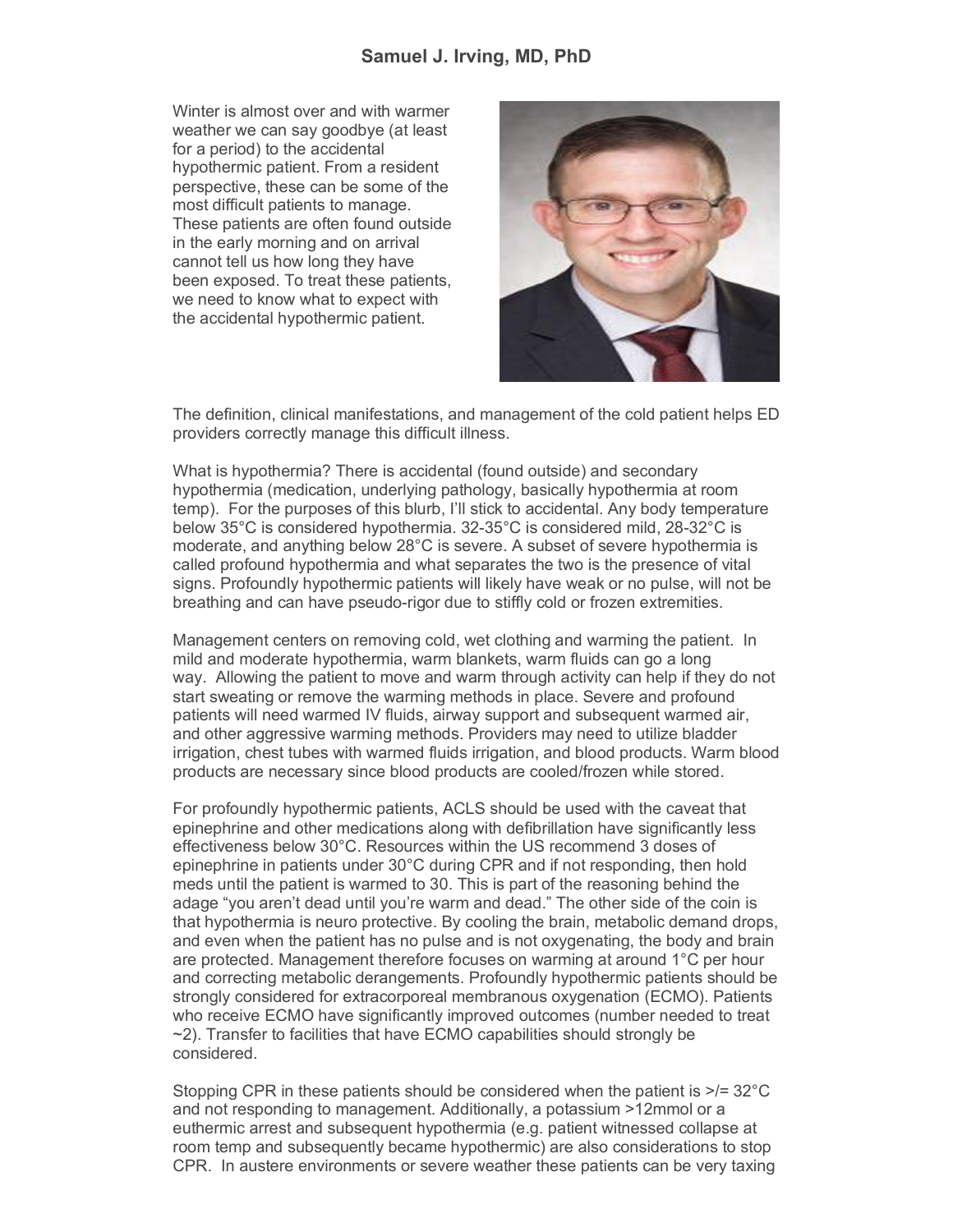on the ED staff and resources as a resuscitation may take hours when rewarming at 1°C per hour.

For those of us studying for the boards/in training exams – Osborn or J waves are classically seen on EKG and patients will often be hyperglycemic since the pancreas stops secreting insulin at cold temperatures. References.

- 1. Tintinalli, Judith E., et al. Tintinalli's Emergency Medicine: A Comprehensive Study Guide. Eighth edition. New York: McGraw-Hill Education, 2016.
- 2. Extracorporeal Life Support in Accidental Hypothermia with Cardiac Arrest A Narrative Review. Smol J., et al. ASAIO J. 2022 Feb 1; 68(2): 153-162.

## <span id="page-4-0"></span>**Autumn Thomas E. Benzoni, DO, FACEP**

I'm not sure what to call this column. I picked Autumn for a start but I'm open to suggestions. With the kind permission (but not endorsement) of Iowa ACEP, I'll generate an occasional column of thoughts, ideas, opinions. It is likely to be irregular and, I trust, controversial. If I'm successful, it will also be thought provoking. As EM physicians, we don't shy from controversy; many of us welcome it. I think collegial controversy is a good thing. It demonstrates that you're listening and care.

Topics will vary; sometimes stories, sometimes reflections, sometimes rants. I would like it to trigger a discussion. If the idea is presented intrigue or offends you, good; you're paying attention. Engagement is the idea. I'm no social media maven but that's my understanding of the business model of social media. (Hint: if you ever want me to delete an email from you, have a social media link in it. Maybe I'll make one of the future columns my lessons in social media; I'm not impressed.) Column ideas are welcome and, if you disagree with my not-so-humble opinions, good; write your own column!! ("...more speech, not enforced silence…" Justice Brandeis). [Another view.](https://elink.clickdimensions.com/c/7/eyJhaSI6NjEzMDk3MDgsImUiOiJhYWx2YXJlekBhY2VwLm9yZyIsInJpIjoiY29udGFjdC01OTdmYTFkMmRkMjNlMDExYTEwNTAwNTA1NmFlMjc4Zi00NzA4YjczNDM3OWM0ZTVkYmQ4YTZlYWZjZjQxZjExYSIsInJxIjoiMDItYjIyMDYwLWUzOTQ2MmQ3Zjg1NDRmZjY5ZTE5NjZiZjg2ZTUyNDJkIiwicGgiOm51bGwsIm0iOmZhbHNlLCJ1aSI6IjIiLCJ1biI6IlByZXNpZGVudCIsInUiOiJodHRwczovL3d3dy53YXNoaW5ndG9ucG9zdC5jb20vb3BpbmlvbnMvc29tZXRpbWVzLW1vcmUtc3BlZWNoLWlzbnQtdGhlLXNvbHV0aW9uLXRvLW9mZmVuc2l2ZS1zcGVlY2gvMjAxOC8wNS8yOS83ZDg3MGE3OC02MzVkLTExZTgtYTY5Yy1iOTQ0ZGU2NmQ5ZTdfc3RvcnkuaHRtbCVjMiVhMD9fY2xkZWU9WVdGc2RtRnlaWHBBWVdObGNDNXZjbWMlM2QmcmVjaXBpZW50aWQ9Y29udGFjdC01OTdmYTFkMmRkMjNlMDExYTEwNTAwNTA1NmFlMjc4Zi00NzA4YjczNDM3OWM0ZTVkYmQ4YTZlYWZjZjQxZjExYSZlc2lkPTBhNjk0NTgzLTg4OTktZWMxMS1hOWNkLThiZjc4ZTM0MDI2ZiJ9/cqV_C-qXc-8HuXfh7Kx8fg) Maybe I'll tell the story of why I did that (another opinion), just now...

I did my first EM rotation in Des Moines General (RIP) in 1981. It's been a fascinating ride. I think [I'm coming to the end of the line.](https://elink.clickdimensions.com/c/7/eyJhaSI6NjEzMDk3MDgsImUiOiJhYWx2YXJlekBhY2VwLm9yZyIsInJpIjoiY29udGFjdC01OTdmYTFkMmRkMjNlMDExYTEwNTAwNTA1NmFlMjc4Zi00NzA4YjczNDM3OWM0ZTVkYmQ4YTZlYWZjZjQxZjExYSIsInJxIjoiMDItYjIyMDYwLWUzOTQ2MmQ3Zjg1NDRmZjY5ZTE5NjZiZjg2ZTUyNDJkIiwicGgiOm51bGwsIm0iOmZhbHNlLCJ1aSI6IjMiLCJ1biI6IiIsInUiOiJodHRwczovL3d3dy55b3V0dWJlLmNvbS93YXRjaD92PVVNVmpUb1lPamJNJl9jbGRlZT1ZV0ZzZG1GeVpYcEFZV05sY0M1dmNtYyUzZCZyZWNpcGllbnRpZD1jb250YWN0LTU5N2ZhMWQyZGQyM2UwMTFhMTA1MDA1MDU2YWUyNzhmLTQ3MDhiNzM0Mzc5YzRlNWRiZDhhNmVhZmNmNDFmMTFhJmVzaWQ9MGE2OTQ1ODMtODg5OS1lYzExLWE5Y2QtOGJmNzhlMzQwMjZmIn0/uxUqn3fbhzDTHWLP2K-H1g) While I don't feel old, I probably look it and I'm sure my orders reflect it. For instance, I still do an occasional physical exam and I don't order the most CTs in the group. (I saw the death of pneumoencephalography; loved to see its backside). I can read plane tomography; try it! I watched one of the first CTs produce images in Detroit. It's a wonderful technology and I'll never forget those first magic moments: an 8 slice head CT, 1 centimeter thick, took an hour. But it was magic.

Let's talk.

# <span id="page-4-1"></span>**How to help in the Ukraine Thomas E. Benzoni, DO, FACEP**

Knowing that I do international work, I have had several physicians ask how they can help with the situation in the Ukraine. And a few years ago, we had a couple of Ukrainian physicians visit us. It was during the primary election season. We have a great picture of them with Joe Biden. I reached out to those physicians to ask. Below is their response: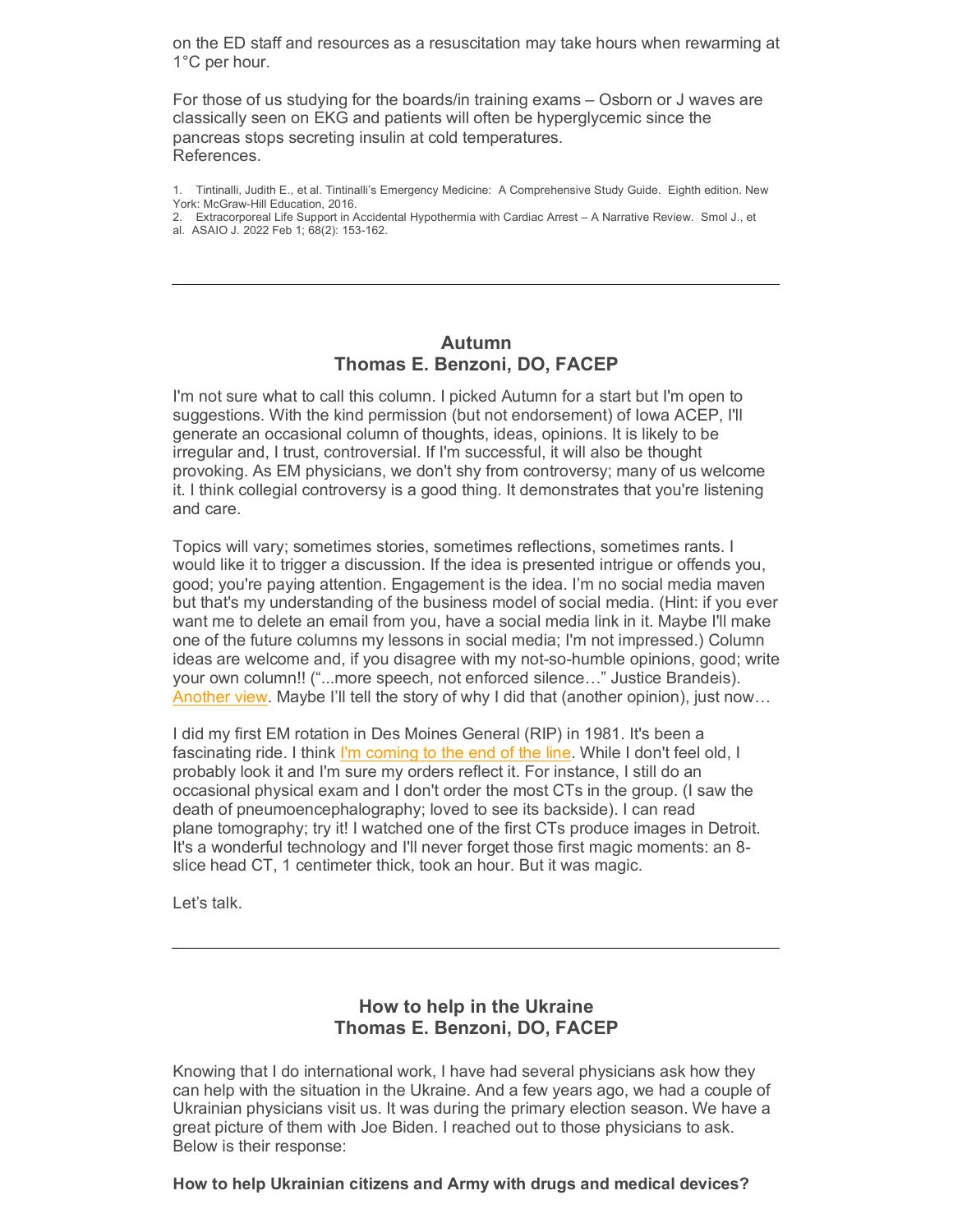If you are a private person or a company, here is the best way to help Ukrainians with drugs or medical devices. The help Ukraine [initiative](https://elink.clickdimensions.com/c/7/eyJhaSI6NjEzMDk3MDgsImUiOiJhYWx2YXJlekBhY2VwLm9yZyIsInJpIjoiY29udGFjdC01OTdmYTFkMmRkMjNlMDExYTEwNTAwNTA1NmFlMjc4Zi00NzA4YjczNDM3OWM0ZTVkYmQ4YTZlYWZjZjQxZjExYSIsInJxIjoiMDItYjIyMDYwLWUzOTQ2MmQ3Zjg1NDRmZjY5ZTE5NjZiZjg2ZTUyNDJkIiwicGgiOm51bGwsIm0iOmZhbHNlLCJ1aSI6IjQiLCJ1biI6IlVrcmFpbmUiLCJ1IjoiaHR0cDovL2hlbHB1a3JhaW5lLmNlbnRlci9lbj9fY2xkZWU9WVdGc2RtRnlaWHBBWVdObGNDNXZjbWMlM2QmcmVjaXBpZW50aWQ9Y29udGFjdC01OTdmYTFkMmRkMjNlMDExYTEwNTAwNTA1NmFlMjc4Zi00NzA4YjczNDM3OWM0ZTVkYmQ4YTZlYWZjZjQxZjExYSZlc2lkPTBhNjk0NTgzLTg4OTktZWMxMS1hOWNkLThiZjc4ZTM0MDI2ZiJ9/qJfegoluBkck3yOtQOJ-Qg) was organized by Ukrainian logistics companies and volunteers. It effectively delivers drugs and medical devices to Ukraine from its warehouse in Poland. Then they distribute shipments according to the needs of the Armed forces and civil medical system. You can find the list of items needed on the website. They update it regularly.

#### **There are two ways you can help:**

1. Deliver drugs or medical devices you already have. To do this, you have to arrange a shipment to the warehouse in Chelm, Poland. The contact information is [here.](https://elink.clickdimensions.com/c/7/eyJhaSI6NjEzMDk3MDgsImUiOiJhYWx2YXJlekBhY2VwLm9yZyIsInJpIjoiY29udGFjdC01OTdmYTFkMmRkMjNlMDExYTEwNTAwNTA1NmFlMjc4Zi00NzA4YjczNDM3OWM0ZTVkYmQ4YTZlYWZjZjQxZjExYSIsInJxIjoiMDItYjIyMDYwLWUzOTQ2MmQ3Zjg1NDRmZjY5ZTE5NjZiZjg2ZTUyNDJkIiwicGgiOm51bGwsIm0iOmZhbHNlLCJ1aSI6IjUiLCJ1biI6IiIsInUiOiJodHRwOi8vaGVscHVrcmFpbmUuY2VudGVyL2VuP19jbGRlZT1ZV0ZzZG1GeVpYcEFZV05sY0M1dmNtYyUzZCZyZWNpcGllbnRpZD1jb250YWN0LTU5N2ZhMWQyZGQyM2UwMTFhMTA1MDA1MDU2YWUyNzhmLTQ3MDhiNzM0Mzc5YzRlNWRiZDhhNmVhZmNmNDFmMTFhJmVzaWQ9MGE2OTQ1ODMtODg5OS1lYzExLWE5Y2QtOGJmNzhlMzQwMjZmIn0/krUOExz6_iyof0XS-ofSCQ)

2. Donate money for purchasing drugs and medical devices. There is a bank account for that purpose. Both private people and companies can donate any amount they wish. Then volunteers make the procurement according to the list of needs. Go here to [donate.](https://elink.clickdimensions.com/c/7/eyJhaSI6NjEzMDk3MDgsImUiOiJhYWx2YXJlekBhY2VwLm9yZyIsInJpIjoiY29udGFjdC01OTdmYTFkMmRkMjNlMDExYTEwNTAwNTA1NmFlMjc4Zi00NzA4YjczNDM3OWM0ZTVkYmQ4YTZlYWZjZjQxZjExYSIsInJxIjoiMDItYjIyMDYwLWUzOTQ2MmQ3Zjg1NDRmZjY5ZTE5NjZiZjg2ZTUyNDJkIiwicGgiOm51bGwsIm0iOmZhbHNlLCJ1aSI6IjYiLCJ1biI6IiIsInUiOiJodHRwczovL3d3dy5lcm5zdC1wcm9zdC1zdGlmdHVuZy5vcmcvZW4tZ2Ivc3BlbmRlbj9fY2xkZWU9WVdGc2RtRnlaWHBBWVdObGNDNXZjbWMlM2QmcmVjaXBpZW50aWQ9Y29udGFjdC01OTdmYTFkMmRkMjNlMDExYTEwNTAwNTA1NmFlMjc4Zi00NzA4YjczNDM3OWM0ZTVkYmQ4YTZlYWZjZjQxZjExYSZlc2lkPTBhNjk0NTgzLTg4OTktZWMxMS1hOWNkLThiZjc4ZTM0MDI2ZiJ9/2DkUz6935prgSPcWPtu4aw)

Please share this information with people or companies who wish to help. My personal recommendation is the second suggestion, the sending of money. It is a lot cheaper to send money than stuff and it lets the people on the receiving end decide where the needs are.

Will keep you updated. I'm sure you can keep yourself updated as well.

<span id="page-5-0"></span>**In Memory of Eugene A. Rodemich, III, MD Written By: Roadie's Residency Family**

Sincere condolences to Dr. Eugene "Roadie" Rodemich's family for the sudden and unexpected passing of a highly respected PGY-3 Resident member of the Iowa ACEP Chapter. He passed away on Saturday, February 19, 2022.

Dr. Rodemich was a beloved member of the University of Iowa's residency program. He attended medical school at SIU Carbondale, graduating with his medical doctor degree. Roadie then started his residency at University of Iowa Hospital and Clinics, specializing in Emergency Medicine. He was the first physician in his family and his town, and they remain so extremely proud of his accomplishments.

The very first time Roadie met his new co-residents, they knew he was going to be the one who was always taking care of them no matter what life brought. From his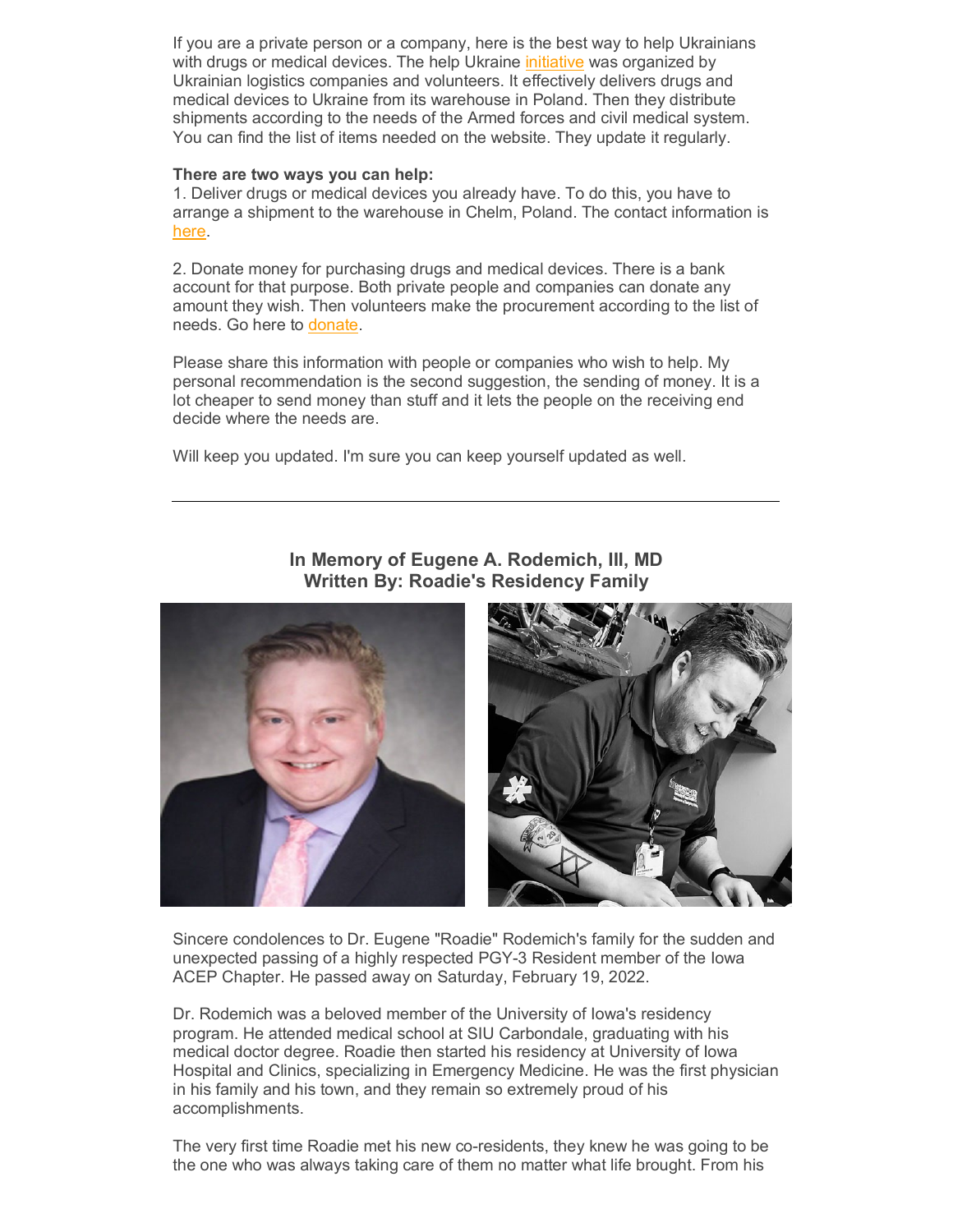personally-prepared "family dinners" to gaming nights, podcasts, trivia, and late night phone calls, Roadie took care of his crew. He was known for his amazing breadth of knowledge, always having a book recommendation, and being able to correct his faculty on the minutiae of not only medicine, but also history, politics, and literature. He was also known for his solid hugs, ability to make anyone and everyone erupt with laughter, compassionate end-of-life care, and always having the right words.

We do not have the right words.

He will be greatly missed by so many, and the void of his passing is only filled by the knowledge that he would want everyone to love, and laugh, and eat, and be the best human beings they can be.

Read more about Roadie below:

**[Twitter](https://elink.clickdimensions.com/c/7/eyJhaSI6NjEzMDk3MDgsImUiOiJhYWx2YXJlekBhY2VwLm9yZyIsInJpIjoiY29udGFjdC01OTdmYTFkMmRkMjNlMDExYTEwNTAwNTA1NmFlMjc4Zi00NzA4YjczNDM3OWM0ZTVkYmQ4YTZlYWZjZjQxZjExYSIsInJxIjoiMDItYjIyMDYwLWUzOTQ2MmQ3Zjg1NDRmZjY5ZTE5NjZiZjg2ZTUyNDJkIiwicGgiOm51bGwsIm0iOmZhbHNlLCJ1aSI6IjciLCJ1biI6Ik1lbW9yeSIsInUiOiJodHRwczovL3R3aXR0ZXIuY29tL0RyYUNvcXVpTUQvc3RhdHVzLzE0OTYyNjc5MTA0ODE5MTE4MTA_cz0yMCZ0PWloT216d1ZZOVdRWVF6c0hoNHNTN3cmX2NsZGVlPVlXRnNkbUZ5WlhwQVlXTmxjQzV2Y21jJTNkJnJlY2lwaWVudGlkPWNvbnRhY3QtNTk3ZmExZDJkZDIzZTAxMWExMDUwMDUwNTZhZTI3OGYtNDcwOGI3MzQzNzljNGU1ZGJkOGE2ZWFmY2Y0MWYxMWEmZXNpZD0wYTY5NDU4My04ODk5LWVjMTEtYTljZC04YmY3OGUzNDAyNmYifQ/ZQQEfoCewk9tdLPS2fHokg) [Twitter](https://elink.clickdimensions.com/c/7/eyJhaSI6NjEzMDk3MDgsImUiOiJhYWx2YXJlekBhY2VwLm9yZyIsInJpIjoiY29udGFjdC01OTdmYTFkMmRkMjNlMDExYTEwNTAwNTA1NmFlMjc4Zi00NzA4YjczNDM3OWM0ZTVkYmQ4YTZlYWZjZjQxZjExYSIsInJxIjoiMDItYjIyMDYwLWUzOTQ2MmQ3Zjg1NDRmZjY5ZTE5NjZiZjg2ZTUyNDJkIiwicGgiOm51bGwsIm0iOmZhbHNlLCJ1aSI6IjgiLCJ1biI6IiIsInUiOiJodHRwczovL3R3aXR0ZXIuY29tL0tDeW5kYXJpL3N0YXR1cy8xNDk1OTI1Mjg0OTIyNjk5Nzc4P3M9MjAmdD1paE9tendWWTlXUVlRenNIaDRzUzd3Jl9jbGRlZT1ZV0ZzZG1GeVpYcEFZV05sY0M1dmNtYyUzZCZyZWNpcGllbnRpZD1jb250YWN0LTU5N2ZhMWQyZGQyM2UwMTFhMTA1MDA1MDU2YWUyNzhmLTQ3MDhiNzM0Mzc5YzRlNWRiZDhhNmVhZmNmNDFmMTFhJmVzaWQ9MGE2OTQ1ODMtODg5OS1lYzExLWE5Y2QtOGJmNzhlMzQwMjZmIn0/rIoqlN71VVCXR5edNqnSOQ)**  <span id="page-6-0"></span>[Go Fund Me](https://elink.clickdimensions.com/c/7/eyJhaSI6NjEzMDk3MDgsImUiOiJhYWx2YXJlekBhY2VwLm9yZyIsInJpIjoiY29udGFjdC01OTdmYTFkMmRkMjNlMDExYTEwNTAwNTA1NmFlMjc4Zi00NzA4YjczNDM3OWM0ZTVkYmQ4YTZlYWZjZjQxZjExYSIsInJxIjoiMDItYjIyMDYwLWUzOTQ2MmQ3Zjg1NDRmZjY5ZTE5NjZiZjg2ZTUyNDJkIiwicGgiOm51bGwsIm0iOmZhbHNlLCJ1aSI6IjkiLCJ1biI6IiIsInUiOiJodHRwczovL3d3dy5nb2Z1bmRtZS5jb20vZi9ldWdlbmUtcm9hZGllLXJvZGVtaWNoP3V0bV9jYW1wYWlnbj1wX2xpY28rc2hhcmUtc2hlZXQmdXRtX21lZGl1bT1jb3B5X2xpbmsmdXRtX3NvdXJjZT1jdXN0b21lciZfY2xkZWU9WVdGc2RtRnlaWHBBWVdObGNDNXZjbWMlM2QmcmVjaXBpZW50aWQ9Y29udGFjdC01OTdmYTFkMmRkMjNlMDExYTEwNTAwNTA1NmFlMjc4Zi00NzA4YjczNDM3OWM0ZTVkYmQ4YTZlYWZjZjQxZjExYSZlc2lkPTBhNjk0NTgzLTg4OTktZWMxMS1hOWNkLThiZjc4ZTM0MDI2ZiJ9/iTMl8IQPowxAo6x4oVI4GQ) **[Obituary](https://elink.clickdimensions.com/c/7/eyJhaSI6NjEzMDk3MDgsImUiOiJhYWx2YXJlekBhY2VwLm9yZyIsInJpIjoiY29udGFjdC01OTdmYTFkMmRkMjNlMDExYTEwNTAwNTA1NmFlMjc4Zi00NzA4YjczNDM3OWM0ZTVkYmQ4YTZlYWZjZjQxZjExYSIsInJxIjoiMDItYjIyMDYwLWUzOTQ2MmQ3Zjg1NDRmZjY5ZTE5NjZiZjg2ZTUyNDJkIiwicGgiOm51bGwsIm0iOmZhbHNlLCJ1aSI6IjEwIiwidW4iOiIiLCJ1IjoiaHR0cHM6Ly93d3cuaG9mZmVuZmguY29tL29iaXR1YXJpZXMvRXVnZW5lLUEtUm9kZW1pY2gtSUlJLU1EP29iSWQ9MjQwNjkwMTgmZmJjbGlkPUl3QVIwaVRiMDRSOHNHTk5lSjR4Q2R2bzF5dkdGQzg0U3RmUXdTd21JVWpHeGUyc0JUVHFucl9CVFZxNlEmX2NsZGVlPVlXRnNkbUZ5WlhwQVlXTmxjQzV2Y21jJTNkJnJlY2lwaWVudGlkPWNvbnRhY3QtNTk3ZmExZDJkZDIzZTAxMWExMDUwMDUwNTZhZTI3OGYtNDcwOGI3MzQzNzljNGU1ZGJkOGE2ZWFmY2Y0MWYxMWEmZXNpZD0wYTY5NDU4My04ODk5LWVjMTEtYTljZC04YmY3OGUzNDAyNmYjL2NlbGVicmF0aW9uV2FsbCJ9/LmmVkWWGWYlSEEa2eDku7w)** 

### **Welcome New Members!**

A special welcome to the new members of the Iowa Chapter and to those that renewed their membership with the chapter. We are excited to have you!

[Contact](mailto:ia.chapter@acep.org) the chapter if you would like to get involved at chapter or national level. We can help!

**Adam Herrick, DO Alan Wilson, DO Alex A. Davis, DO Angela Wild Benjamin Michael Wilkinson, MD Carlin Michael Situmeang Chellise Kemis Daniel Stanton Kinker David Ruehlmann, MD Edward Alexander Rekart, MD Emily E. Falch, MD Emily Mills, MD Jamie Lee Candler Jenna Marie Lizzo**

**Kaila Pomeranz, DO Kathryn Bartlett Kelee S. Peyton Lauren Rowan Marina Mandich Ignatowski Melissa Katherine Sheber Michael Robert Wallum, MD Morgan Laurin Forgette Natalie A. Boone, MPH Nate C. Troll Tyler J. Fisher, MD, MHPE William Byrd Lynn, II, MD William McDowell**

**Follow us on Social Media!**

<span id="page-6-1"></span>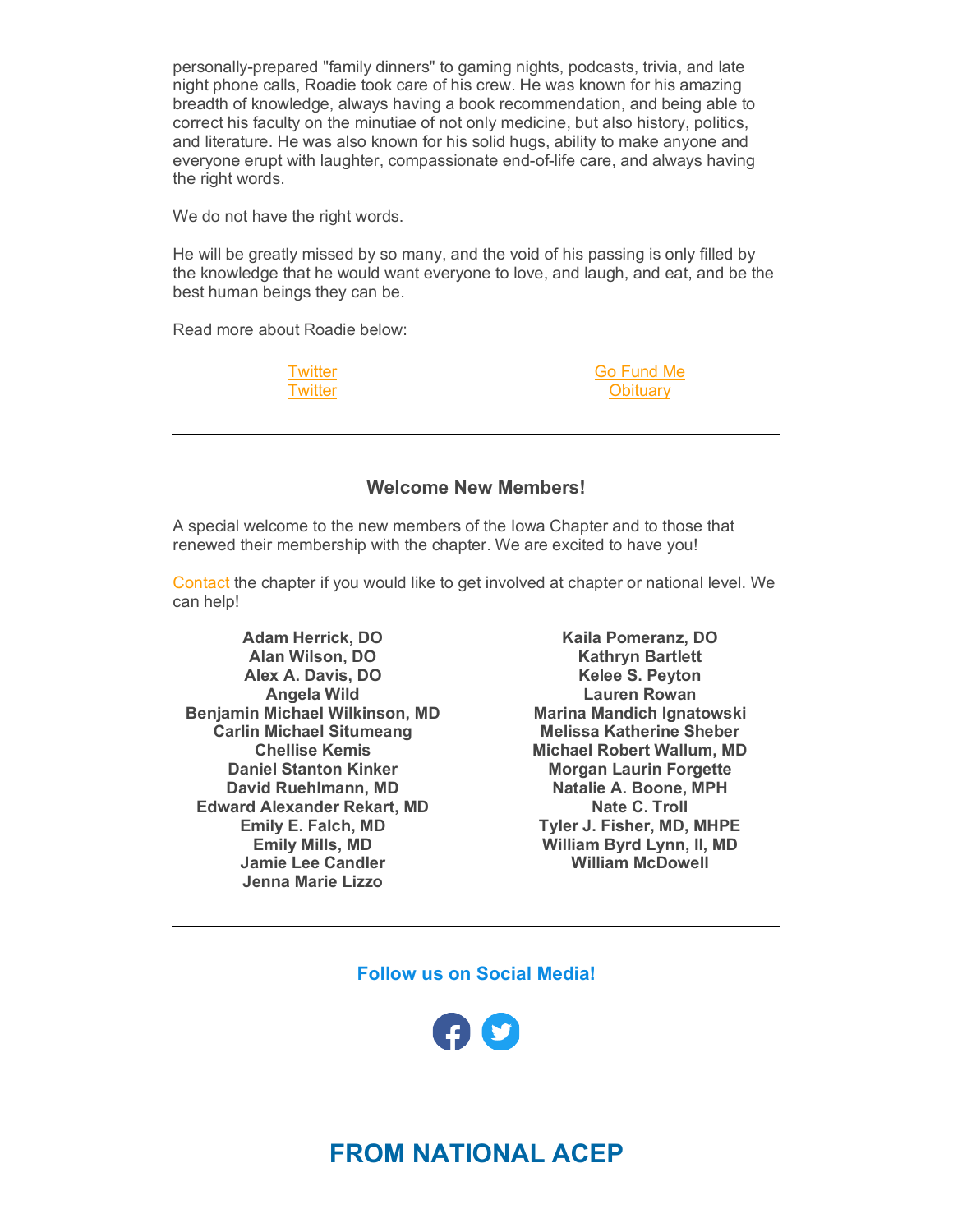

# **ACEP Resources & Latest News**

**Black History Month:** Don't miss this week's *Frontline* episode featuring [Dr. Ray](https://elink.clickdimensions.com/c/7/eyJhaSI6NjEzMDk3MDgsImUiOiJhYWx2YXJlekBhY2VwLm9yZyIsInJpIjoiY29udGFjdC01OTdmYTFkMmRkMjNlMDExYTEwNTAwNTA1NmFlMjc4Zi00NzA4YjczNDM3OWM0ZTVkYmQ4YTZlYWZjZjQxZjExYSIsInJxIjoiMDItYjIyMDYwLWUzOTQ2MmQ3Zjg1NDRmZjY5ZTE5NjZiZjg2ZTUyNDJkIiwicGgiOm51bGwsIm0iOmZhbHNlLCJ1aSI6IjE3IiwidW4iOiIiLCJ1IjoiaHR0cHM6Ly9zb3VuZGNsb3VkLmNvbS9hY2VwLWZyb250bGluZS9ibGFjay1oaXN0b3J5LW1vbnRoLXNwZWNpYWw_X2NsZGVlPVlXRnNkbUZ5WlhwQVlXTmxjQzV2Y21jJTNkJnJlY2lwaWVudGlkPWNvbnRhY3QtNTk3ZmExZDJkZDIzZTAxMWExMDUwMDUwNTZhZTI3OGYtNDcwOGI3MzQzNzljNGU1ZGJkOGE2ZWFmY2Y0MWYxMWEmZXNpZD0wYTY5NDU4My04ODk5LWVjMTEtYTljZC04YmY3OGUzNDAyNmYifQ/AfXhnuPTckwX9JfIJ_wEIg)  [Johnson and Dr. Sandra Coker discussing their experiences](https://elink.clickdimensions.com/c/7/eyJhaSI6NjEzMDk3MDgsImUiOiJhYWx2YXJlekBhY2VwLm9yZyIsInJpIjoiY29udGFjdC01OTdmYTFkMmRkMjNlMDExYTEwNTAwNTA1NmFlMjc4Zi00NzA4YjczNDM3OWM0ZTVkYmQ4YTZlYWZjZjQxZjExYSIsInJxIjoiMDItYjIyMDYwLWUzOTQ2MmQ3Zjg1NDRmZjY5ZTE5NjZiZjg2ZTUyNDJkIiwicGgiOm51bGwsIm0iOmZhbHNlLCJ1aSI6IjE3IiwidW4iOiIiLCJ1IjoiaHR0cHM6Ly9zb3VuZGNsb3VkLmNvbS9hY2VwLWZyb250bGluZS9ibGFjay1oaXN0b3J5LW1vbnRoLXNwZWNpYWw_X2NsZGVlPVlXRnNkbUZ5WlhwQVlXTmxjQzV2Y21jJTNkJnJlY2lwaWVudGlkPWNvbnRhY3QtNTk3ZmExZDJkZDIzZTAxMWExMDUwMDUwNTZhZTI3OGYtNDcwOGI3MzQzNzljNGU1ZGJkOGE2ZWFmY2Y0MWYxMWEmZXNpZD0wYTY5NDU4My04ODk5LWVjMTEtYTljZC04YmY3OGUzNDAyNmYifQ/AfXhnuPTckwX9JfIJ_wEIg) working in EM. Dr. Coker founded the Black Girl White Coat nonprofit, and Dr. Johnson's been a leader in EM for more than 30 years. Find more BHM22 resources related to this year's theme, [Black Health & Wellness.](https://elink.clickdimensions.com/c/7/eyJhaSI6NjEzMDk3MDgsImUiOiJhYWx2YXJlekBhY2VwLm9yZyIsInJpIjoiY29udGFjdC01OTdmYTFkMmRkMjNlMDExYTEwNTAwNTA1NmFlMjc4Zi00NzA4YjczNDM3OWM0ZTVkYmQ4YTZlYWZjZjQxZjExYSIsInJxIjoiMDItYjIyMDYwLWUzOTQ2MmQ3Zjg1NDRmZjY5ZTE5NjZiZjg2ZTUyNDJkIiwicGgiOm51bGwsIm0iOmZhbHNlLCJ1aSI6IjE4IiwidW4iOiIiLCJ1IjoiaHR0cHM6Ly93d3cuYWNlcC5vcmcvaG9tZS1wYWdlLXJlZGlyZWN0cy9sYXRlc3QtbmV3cy9ibGFjay1oaXN0b3J5LW1vbnRoLWhlYWx0aC0td2VsbG5lc3MvP19jbGRlZT1ZV0ZzZG1GeVpYcEFZV05sY0M1dmNtYyUzZCZyZWNpcGllbnRpZD1jb250YWN0LTU5N2ZhMWQyZGQyM2UwMTFhMTA1MDA1MDU2YWUyNzhmLTQ3MDhiNzM0Mzc5YzRlNWRiZDhhNmVhZmNmNDFmMTFhJmVzaWQ9MGE2OTQ1ODMtODg5OS1lYzExLWE5Y2QtOGJmNzhlMzQwMjZmIn0/Eb-tBNTvEQcKUqV9IJB0cg)

**Get New [Point-of-Care Tools](https://elink.clickdimensions.com/c/7/eyJhaSI6NjEzMDk3MDgsImUiOiJhYWx2YXJlekBhY2VwLm9yZyIsInJpIjoiY29udGFjdC01OTdmYTFkMmRkMjNlMDExYTEwNTAwNTA1NmFlMjc4Zi00NzA4YjczNDM3OWM0ZTVkYmQ4YTZlYWZjZjQxZjExYSIsInJxIjoiMDItYjIyMDYwLWUzOTQ2MmQ3Zjg1NDRmZjY5ZTE5NjZiZjg2ZTUyNDJkIiwicGgiOm51bGwsIm0iOmZhbHNlLCJ1aSI6IjE5IiwidW4iOiIiLCJ1IjoiaHR0cHM6Ly93d3cuYWNlcC5vcmcvcGF0aWVudC1jYXJlL3BvaW50LW9mLWNhcmUtdG9vbHMvP19jbGRlZT1ZV0ZzZG1GeVpYcEFZV05sY0M1dmNtYyUzZCZyZWNpcGllbnRpZD1jb250YWN0LTU5N2ZhMWQyZGQyM2UwMTFhMTA1MDA1MDU2YWUyNzhmLTQ3MDhiNzM0Mzc5YzRlNWRiZDhhNmVhZmNmNDFmMTFhJmVzaWQ9MGE2OTQ1ODMtODg5OS1lYzExLWE5Y2QtOGJmNzhlMzQwMjZmIn0/jmeAEAbNPE09jB74gPp3OA) in emPOC App**

# **Advocacy:**

**South Dakota scored an important [scope of practice victory](https://elink.clickdimensions.com/c/7/eyJhaSI6NjEzMDk3MDgsImUiOiJhYWx2YXJlekBhY2VwLm9yZyIsInJpIjoiY29udGFjdC01OTdmYTFkMmRkMjNlMDExYTEwNTAwNTA1NmFlMjc4Zi00NzA4YjczNDM3OWM0ZTVkYmQ4YTZlYWZjZjQxZjExYSIsInJxIjoiMDItYjIyMDYwLWUzOTQ2MmQ3Zjg1NDRmZjY5ZTE5NjZiZjg2ZTUyNDJkIiwicGgiOm51bGwsIm0iOmZhbHNlLCJ1aSI6IjIwIiwidW4iOiIiLCJ1IjoiaHR0cHM6Ly93d3cuYWNlcC5vcmcvaG9tZS1wYWdlLXJlZGlyZWN0cy9sYXRlc3QtbmV3cy9zb3V0aC1kYWtvdGEtc2NvcmVzLXNjb3BlLW9mLXByYWN0aWNlLXZpY3RvcnkvP19jbGRlZT1ZV0ZzZG1GeVpYcEFZV05sY0M1dmNtYyUzZCZyZWNpcGllbnRpZD1jb250YWN0LTU5N2ZhMWQyZGQyM2UwMTFhMTA1MDA1MDU2YWUyNzhmLTQ3MDhiNzM0Mzc5YzRlNWRiZDhhNmVhZmNmNDFmMTFhJmVzaWQ9MGE2OTQ1ODMtODg5OS1lYzExLWE5Y2QtOGJmNzhlMzQwMjZmIn0/L7O4RlrlCuUURVsgqIOHfg)** (2/23/22)

### **[ACEP applauds the Texas court ruling](https://elink.clickdimensions.com/c/7/eyJhaSI6NjEzMDk3MDgsImUiOiJhYWx2YXJlekBhY2VwLm9yZyIsInJpIjoiY29udGFjdC01OTdmYTFkMmRkMjNlMDExYTEwNTAwNTA1NmFlMjc4Zi00NzA4YjczNDM3OWM0ZTVkYmQ4YTZlYWZjZjQxZjExYSIsInJxIjoiMDItYjIyMDYwLWUzOTQ2MmQ3Zjg1NDRmZjY5ZTE5NjZiZjg2ZTUyNDJkIiwicGgiOm51bGwsIm0iOmZhbHNlLCJ1aSI6IjIxIiwidW4iOiIiLCJ1IjoiaHR0cHM6Ly93d3cuZW1lcmdlbmN5cGh5c2ljaWFucy5vcmcvcHJlc3MtcmVsZWFzZXMvMjAyMi8yLTI0LTIyLWFjZXAtcHJhaXNlcy10ZXhhcy1jb3VydC1ydWxpbmctdGhhdC1maW5kcy1mbGF3cy1pbi1uby1zdXJwcmlzZXMtYWN0LWltcGxlbWVudGF0aW9uP19jbGRlZT1ZV0ZzZG1GeVpYcEFZV05sY0M1dmNtYyUzZCZyZWNpcGllbnRpZD1jb250YWN0LTU5N2ZhMWQyZGQyM2UwMTFhMTA1MDA1MDU2YWUyNzhmLTQ3MDhiNzM0Mzc5YzRlNWRiZDhhNmVhZmNmNDFmMTFhJmVzaWQ9MGE2OTQ1ODMtODg5OS1lYzExLWE5Y2QtOGJmNzhlMzQwMjZmIn0/Y6qdG7hITeemZEDnGVlTeA) that the No Surprises Act**

**implementation fails to follow the letter of the law.** The concerns validated by this ruling are some of those shared by ACEP, ASA and ACR in a [separate lawsuit](https://elink.clickdimensions.com/c/7/eyJhaSI6NjEzMDk3MDgsImUiOiJhYWx2YXJlekBhY2VwLm9yZyIsInJpIjoiY29udGFjdC01OTdmYTFkMmRkMjNlMDExYTEwNTAwNTA1NmFlMjc4Zi00NzA4YjczNDM3OWM0ZTVkYmQ4YTZlYWZjZjQxZjExYSIsInJxIjoiMDItYjIyMDYwLWUzOTQ2MmQ3Zjg1NDRmZjY5ZTE5NjZiZjg2ZTUyNDJkIiwicGgiOm51bGwsIm0iOmZhbHNlLCJ1aSI6IjIyIiwidW4iOiIiLCJ1IjoiaHR0cHM6Ly93d3cuZW1lcmdlbmN5cGh5c2ljaWFucy5vcmcvcHJlc3MtcmVsZWFzZXMvMjAyMi8yLTktMjItaW4tbmV3LWNvdXJ0LW1vdGlvbi1tYWpvci1tZWRpY2FsLXNvY2lldGllcy1hcmd1ZS1uby1zdXJwcmlzZXMtYWN0LXJ1bGUtdmlvbGF0ZXMtbGF3LXBhc3NlZC1ieS1jb25ncmVzcz9fY2xkZWU9WVdGc2RtRnlaWHBBWVdObGNDNXZjbWMlM2QmcmVjaXBpZW50aWQ9Y29udGFjdC01OTdmYTFkMmRkMjNlMDExYTEwNTAwNTA1NmFlMjc4Zi00NzA4YjczNDM3OWM0ZTVkYmQ4YTZlYWZjZjQxZjExYSZlc2lkPTBhNjk0NTgzLTg4OTktZWMxMS1hOWNkLThiZjc4ZTM0MDI2ZiJ9/fTDEjFY5zwVhTir7R_8Ggg) currently in a Chicago district court (2/24/22). Amplify on [Twitter,](https://elink.clickdimensions.com/c/7/eyJhaSI6NjEzMDk3MDgsImUiOiJhYWx2YXJlekBhY2VwLm9yZyIsInJpIjoiY29udGFjdC01OTdmYTFkMmRkMjNlMDExYTEwNTAwNTA1NmFlMjc4Zi00NzA4YjczNDM3OWM0ZTVkYmQ4YTZlYWZjZjQxZjExYSIsInJxIjoiMDItYjIyMDYwLWUzOTQ2MmQ3Zjg1NDRmZjY5ZTE5NjZiZjg2ZTUyNDJkIiwicGgiOm51bGwsIm0iOmZhbHNlLCJ1aSI6IjIzIiwidW4iOiIiLCJ1IjoiaHR0cHM6Ly90d2l0dGVyLmNvbS9FbWVyZ2VuY3lEb2NzL3N0YXR1cy8xNDk2OTczNDIxNzc0ODg0ODcxP19jbGRlZT1ZV0ZzZG1GeVpYcEFZV05sY0M1dmNtYyUzZCZyZWNpcGllbnRpZD1jb250YWN0LTU5N2ZhMWQyZGQyM2UwMTFhMTA1MDA1MDU2YWUyNzhmLTQ3MDhiNzM0Mzc5YzRlNWRiZDhhNmVhZmNmNDFmMTFhJmVzaWQ9MGE2OTQ1ODMtODg5OS1lYzExLWE5Y2QtOGJmNzhlMzQwMjZmIn0/Rg0sIqgjpKrn0l3kgJgy1g) [Facebook.](https://elink.clickdimensions.com/c/7/eyJhaSI6NjEzMDk3MDgsImUiOiJhYWx2YXJlekBhY2VwLm9yZyIsInJpIjoiY29udGFjdC01OTdmYTFkMmRkMjNlMDExYTEwNTAwNTA1NmFlMjc4Zi00NzA4YjczNDM3OWM0ZTVkYmQ4YTZlYWZjZjQxZjExYSIsInJxIjoiMDItYjIyMDYwLWUzOTQ2MmQ3Zjg1NDRmZjY5ZTE5NjZiZjg2ZTUyNDJkIiwicGgiOm51bGwsIm0iOmZhbHNlLCJ1aSI6IjI0IiwidW4iOiIiLCJ1IjoiaHR0cHM6Ly93d3cuZmFjZWJvb2suY29tL0VtZXJnZW5jeVBoeXNpY2lhbnMub3JnL3Bvc3RzLzEwMTU4OTIyNjI1OTQ3ODE1P19jbGRlZT1ZV0ZzZG1GeVpYcEFZV05sY0M1dmNtYyUzZCZyZWNpcGllbnRpZD1jb250YWN0LTU5N2ZhMWQyZGQyM2UwMTFhMTA1MDA1MDU2YWUyNzhmLTQ3MDhiNzM0Mzc5YzRlNWRiZDhhNmVhZmNmNDFmMTFhJmVzaWQ9MGE2OTQ1ODMtODg5OS1lYzExLWE5Y2QtOGJmNzhlMzQwMjZmIn0/mJFiIu6XfQEehyKH5CG4hQ)

• **The No Surprises Act:** [What You Need to Know](https://elink.clickdimensions.com/c/7/eyJhaSI6NjEzMDk3MDgsImUiOiJhYWx2YXJlekBhY2VwLm9yZyIsInJpIjoiY29udGFjdC01OTdmYTFkMmRkMjNlMDExYTEwNTAwNTA1NmFlMjc4Zi00NzA4YjczNDM3OWM0ZTVkYmQ4YTZlYWZjZjQxZjExYSIsInJxIjoiMDItYjIyMDYwLWUzOTQ2MmQ3Zjg1NDRmZjY5ZTE5NjZiZjg2ZTUyNDJkIiwicGgiOm51bGwsIm0iOmZhbHNlLCJ1aSI6IjI1IiwidW4iOiIiLCJ1IjoiaHR0cHM6Ly93d3cuYWNlcC5vcmcvZmVkZXJhbC1hZHZvY2FjeS9uby1zdXJwcmlzZXMtYWN0LW92ZXJ2aWV3Lz9fY2xkZWU9WVdGc2RtRnlaWHBBWVdObGNDNXZjbWMlM2QmcmVjaXBpZW50aWQ9Y29udGFjdC01OTdmYTFkMmRkMjNlMDExYTEwNTAwNTA1NmFlMjc4Zi00NzA4YjczNDM3OWM0ZTVkYmQ4YTZlYWZjZjQxZjExYSZlc2lkPTBhNjk0NTgzLTg4OTktZWMxMS1hOWNkLThiZjc4ZTM0MDI2ZiJ9/vICjYIpJjBNlTfXV2429Cw)

**ACEP Applauds Passage of Dr. Lorna Breen Health Care Provider Protection Act:** On Feb. 17, 2022, the Senate passed the ACEP-supported ["Dr. Lorna Breen](https://elink.clickdimensions.com/c/7/eyJhaSI6NjEzMDk3MDgsImUiOiJhYWx2YXJlekBhY2VwLm9yZyIsInJpIjoiY29udGFjdC01OTdmYTFkMmRkMjNlMDExYTEwNTAwNTA1NmFlMjc4Zi00NzA4YjczNDM3OWM0ZTVkYmQ4YTZlYWZjZjQxZjExYSIsInJxIjoiMDItYjIyMDYwLWUzOTQ2MmQ3Zjg1NDRmZjY5ZTE5NjZiZjg2ZTUyNDJkIiwicGgiOm51bGwsIm0iOmZhbHNlLCJ1aSI6IjI2IiwidW4iOiIiLCJ1IjoiaHR0cHM6Ly93d3cuY29uZ3Jlc3MuZ292L2JpbGwvMTE3dGgtY29uZ3Jlc3MvaG91c2UtYmlsbC8xNjY3P19jbGRlZT1ZV0ZzZG1GeVpYcEFZV05sY0M1dmNtYyUzZCZyZWNpcGllbnRpZD1jb250YWN0LTU5N2ZhMWQyZGQyM2UwMTFhMTA1MDA1MDU2YWUyNzhmLTQ3MDhiNzM0Mzc5YzRlNWRiZDhhNmVhZmNmNDFmMTFhJmVzaWQ9MGE2OTQ1ODMtODg5OS1lYzExLWE5Y2QtOGJmNzhlMzQwMjZmIn0/HtMvX_EPuaE9Gyim2INHCw)  [Health Care Provider Protection Act"](https://elink.clickdimensions.com/c/7/eyJhaSI6NjEzMDk3MDgsImUiOiJhYWx2YXJlekBhY2VwLm9yZyIsInJpIjoiY29udGFjdC01OTdmYTFkMmRkMjNlMDExYTEwNTAwNTA1NmFlMjc4Zi00NzA4YjczNDM3OWM0ZTVkYmQ4YTZlYWZjZjQxZjExYSIsInJxIjoiMDItYjIyMDYwLWUzOTQ2MmQ3Zjg1NDRmZjY5ZTE5NjZiZjg2ZTUyNDJkIiwicGgiOm51bGwsIm0iOmZhbHNlLCJ1aSI6IjI2IiwidW4iOiIiLCJ1IjoiaHR0cHM6Ly93d3cuY29uZ3Jlc3MuZ292L2JpbGwvMTE3dGgtY29uZ3Jlc3MvaG91c2UtYmlsbC8xNjY3P19jbGRlZT1ZV0ZzZG1GeVpYcEFZV05sY0M1dmNtYyUzZCZyZWNpcGllbnRpZD1jb250YWN0LTU5N2ZhMWQyZGQyM2UwMTFhMTA1MDA1MDU2YWUyNzhmLTQ3MDhiNzM0Mzc5YzRlNWRiZDhhNmVhZmNmNDFmMTFhJmVzaWQ9MGE2OTQ1ODMtODg5OS1lYzExLWE5Y2QtOGJmNzhlMzQwMjZmIn0/HtMvX_EPuaE9Gyim2INHCw) (H.R. 1667) by voice vote. It now heads to President Biden for his signature into law. [Read the full press release](https://elink.clickdimensions.com/c/7/eyJhaSI6NjEzMDk3MDgsImUiOiJhYWx2YXJlekBhY2VwLm9yZyIsInJpIjoiY29udGFjdC01OTdmYTFkMmRkMjNlMDExYTEwNTAwNTA1NmFlMjc4Zi00NzA4YjczNDM3OWM0ZTVkYmQ4YTZlYWZjZjQxZjExYSIsInJxIjoiMDItYjIyMDYwLWUzOTQ2MmQ3Zjg1NDRmZjY5ZTE5NjZiZjg2ZTUyNDJkIiwicGgiOm51bGwsIm0iOmZhbHNlLCJ1aSI6IjI3IiwidW4iOiIiLCJ1IjoiaHR0cHM6Ly93d3cuZW1lcmdlbmN5cGh5c2ljaWFucy5vcmcvcHJlc3MtcmVsZWFzZXMvMjAyMi8yLTE4LTIyLWFjZXAtYXBwbGF1ZHMtdGhlLXBhc3NhZ2Utb2YtbGVnaXNsYXRpb24tdG8tcHJvdGVjdC1mcm9udGxpbmUtd29ya2VyLW1lbnRhbC1oZWFsdGg_X2NsZGVlPVlXRnNkbUZ5WlhwQVlXTmxjQzV2Y21jJTNkJnJlY2lwaWVudGlkPWNvbnRhY3QtNTk3ZmExZDJkZDIzZTAxMWExMDUwMDUwNTZhZTI3OGYtNDcwOGI3MzQzNzljNGU1ZGJkOGE2ZWFmY2Y0MWYxMWEmZXNpZD0wYTY5NDU4My04ODk5LWVjMTEtYTljZC04YmY3OGUzNDAyNmYifQ/XIA3NQDldnNt78GVLBLtZQ) and [additional](https://elink.clickdimensions.com/c/7/eyJhaSI6NjEzMDk3MDgsImUiOiJhYWx2YXJlekBhY2VwLm9yZyIsInJpIjoiY29udGFjdC01OTdmYTFkMmRkMjNlMDExYTEwNTAwNTA1NmFlMjc4Zi00NzA4YjczNDM3OWM0ZTVkYmQ4YTZlYWZjZjQxZjExYSIsInJxIjoiMDItYjIyMDYwLWUzOTQ2MmQ3Zjg1NDRmZjY5ZTE5NjZiZjg2ZTUyNDJkIiwicGgiOm51bGwsIm0iOmZhbHNlLCJ1aSI6IjI4IiwidW4iOiIiLCJ1IjoiaHR0cHM6Ly93d3cuYWNlcC5vcmcvY29yb25hL0NPVklELTE5LWFsZXJ0L2NvdmlkLTE5LWFydGljbGVzL3lvdXItYWR2b2NhY3ktYXQtd29yay1zZW5hdGUtcGFzc2VzLWRyLi1sb3JuYS1icmVlbi1iaWxsLz9fY2xkZWU9WVdGc2RtRnlaWHBBWVdObGNDNXZjbWMlM2QmcmVjaXBpZW50aWQ9Y29udGFjdC01OTdmYTFkMmRkMjNlMDExYTEwNTAwNTA1NmFlMjc4Zi00NzA4YjczNDM3OWM0ZTVkYmQ4YTZlYWZjZjQxZjExYSZlc2lkPTBhNjk0NTgzLTg4OTktZWMxMS1hOWNkLThiZjc4ZTM0MDI2ZiJ9/Qeg7YttQKnD3zhCFayJc2Q)  [background](https://elink.clickdimensions.com/c/7/eyJhaSI6NjEzMDk3MDgsImUiOiJhYWx2YXJlekBhY2VwLm9yZyIsInJpIjoiY29udGFjdC01OTdmYTFkMmRkMjNlMDExYTEwNTAwNTA1NmFlMjc4Zi00NzA4YjczNDM3OWM0ZTVkYmQ4YTZlYWZjZjQxZjExYSIsInJxIjoiMDItYjIyMDYwLWUzOTQ2MmQ3Zjg1NDRmZjY5ZTE5NjZiZjg2ZTUyNDJkIiwicGgiOm51bGwsIm0iOmZhbHNlLCJ1aSI6IjI4IiwidW4iOiIiLCJ1IjoiaHR0cHM6Ly93d3cuYWNlcC5vcmcvY29yb25hL0NPVklELTE5LWFsZXJ0L2NvdmlkLTE5LWFydGljbGVzL3lvdXItYWR2b2NhY3ktYXQtd29yay1zZW5hdGUtcGFzc2VzLWRyLi1sb3JuYS1icmVlbi1iaWxsLz9fY2xkZWU9WVdGc2RtRnlaWHBBWVdObGNDNXZjbWMlM2QmcmVjaXBpZW50aWQ9Y29udGFjdC01OTdmYTFkMmRkMjNlMDExYTEwNTAwNTA1NmFlMjc4Zi00NzA4YjczNDM3OWM0ZTVkYmQ4YTZlYWZjZjQxZjExYSZlc2lkPTBhNjk0NTgzLTg4OTktZWMxMS1hOWNkLThiZjc4ZTM0MDI2ZiJ9/Qeg7YttQKnD3zhCFayJc2Q) about ACEP's efforts to develop and progress this bill through the legislative process.

### **ACEP and EMRA Send Workforce Statement to Senate HELP**

**Committee**: ACEP partnered with EMRA to submit a statement for the record for a Senate HELP Committee hearing on workforce shortages (2/11/22). [Read more](https://elink.clickdimensions.com/c/7/eyJhaSI6NjEzMDk3MDgsImUiOiJhYWx2YXJlekBhY2VwLm9yZyIsInJpIjoiY29udGFjdC01OTdmYTFkMmRkMjNlMDExYTEwNTAwNTA1NmFlMjc4Zi00NzA4YjczNDM3OWM0ZTVkYmQ4YTZlYWZjZjQxZjExYSIsInJxIjoiMDItYjIyMDYwLWUzOTQ2MmQ3Zjg1NDRmZjY5ZTE5NjZiZjg2ZTUyNDJkIiwicGgiOm51bGwsIm0iOmZhbHNlLCJ1aSI6IjI5IiwidW4iOiIiLCJ1IjoiaHR0cHM6Ly93d3cuYWNlcC5vcmcvZmVkZXJhbC1hZHZvY2FjeS93b3JrZm9yY2UtaXNzdWVzLz9fY2xkZWU9WVdGc2RtRnlaWHBBWVdObGNDNXZjbWMlM2QmcmVjaXBpZW50aWQ9Y29udGFjdC01OTdmYTFkMmRkMjNlMDExYTEwNTAwNTA1NmFlMjc4Zi00NzA4YjczNDM3OWM0ZTVkYmQ4YTZlYWZjZjQxZjExYSZlc2lkPTBhNjk0NTgzLTg4OTktZWMxMS1hOWNkLThiZjc4ZTM0MDI2ZiJ9/qv14OOT683G1bg_U4Cn_Nw)

# **Regulatory Updates:**

- [ACEP Provides Feedback on New Emergency Medicine Cost](https://elink.clickdimensions.com/c/7/eyJhaSI6NjEzMDk3MDgsImUiOiJhYWx2YXJlekBhY2VwLm9yZyIsInJpIjoiY29udGFjdC01OTdmYTFkMmRkMjNlMDExYTEwNTAwNTA1NmFlMjc4Zi00NzA4YjczNDM3OWM0ZTVkYmQ4YTZlYWZjZjQxZjExYSIsInJxIjoiMDItYjIyMDYwLWUzOTQ2MmQ3Zjg1NDRmZjY5ZTE5NjZiZjg2ZTUyNDJkIiwicGgiOm51bGwsIm0iOmZhbHNlLCJ1aSI6IjMwIiwidW4iOiIiLCJ1IjoiaHR0cHM6Ly93d3cuYWNlcC5vcmcvZmVkZXJhbC1hZHZvY2FjeS9mZWRlcmFsLWFkdm9jYWN5LW92ZXJ2aWV3L3JlZ3MtLWVnZ3MvcmVncy0tZWdncy1hcnRpY2xlcy9yZWdzLS1lZ2dzLS0tZmVicnVhcnktMjQtMjAyMi8_X2NsZGVlPVlXRnNkbUZ5WlhwQVlXTmxjQzV2Y21jJTNkJnJlY2lwaWVudGlkPWNvbnRhY3QtNTk3ZmExZDJkZDIzZTAxMWExMDUwMDUwNTZhZTI3OGYtNDcwOGI3MzQzNzljNGU1ZGJkOGE2ZWFmY2Y0MWYxMWEmZXNpZD0wYTY5NDU4My04ODk5LWVjMTEtYTljZC04YmY3OGUzNDAyNmYifQ/eQLQgNlPVwR1acz9UHRYpg)  [Measure](https://elink.clickdimensions.com/c/7/eyJhaSI6NjEzMDk3MDgsImUiOiJhYWx2YXJlekBhY2VwLm9yZyIsInJpIjoiY29udGFjdC01OTdmYTFkMmRkMjNlMDExYTEwNTAwNTA1NmFlMjc4Zi00NzA4YjczNDM3OWM0ZTVkYmQ4YTZlYWZjZjQxZjExYSIsInJxIjoiMDItYjIyMDYwLWUzOTQ2MmQ3Zjg1NDRmZjY5ZTE5NjZiZjg2ZTUyNDJkIiwicGgiOm51bGwsIm0iOmZhbHNlLCJ1aSI6IjMwIiwidW4iOiIiLCJ1IjoiaHR0cHM6Ly93d3cuYWNlcC5vcmcvZmVkZXJhbC1hZHZvY2FjeS9mZWRlcmFsLWFkdm9jYWN5LW92ZXJ2aWV3L3JlZ3MtLWVnZ3MvcmVncy0tZWdncy1hcnRpY2xlcy9yZWdzLS1lZ2dzLS0tZmVicnVhcnktMjQtMjAyMi8_X2NsZGVlPVlXRnNkbUZ5WlhwQVlXTmxjQzV2Y21jJTNkJnJlY2lwaWVudGlkPWNvbnRhY3QtNTk3ZmExZDJkZDIzZTAxMWExMDUwMDUwNTZhZTI3OGYtNDcwOGI3MzQzNzljNGU1ZGJkOGE2ZWFmY2Y0MWYxMWEmZXNpZD0wYTY5NDU4My04ODk5LWVjMTEtYTljZC04YmY3OGUzNDAyNmYifQ/eQLQgNlPVwR1acz9UHRYpg) (2/24/22)
- [CDC Releases Long-Awaited Revised Opioid Prescribing Guideline: Open](https://elink.clickdimensions.com/c/7/eyJhaSI6NjEzMDk3MDgsImUiOiJhYWx2YXJlekBhY2VwLm9yZyIsInJpIjoiY29udGFjdC01OTdmYTFkMmRkMjNlMDExYTEwNTAwNTA1NmFlMjc4Zi00NzA4YjczNDM3OWM0ZTVkYmQ4YTZlYWZjZjQxZjExYSIsInJxIjoiMDItYjIyMDYwLWUzOTQ2MmQ3Zjg1NDRmZjY5ZTE5NjZiZjg2ZTUyNDJkIiwicGgiOm51bGwsIm0iOmZhbHNlLCJ1aSI6IjMxIiwidW4iOiIiLCJ1IjoiaHR0cHM6Ly93d3cuYWNlcC5vcmcvZmVkZXJhbC1hZHZvY2FjeS9mZWRlcmFsLWFkdm9jYWN5LW92ZXJ2aWV3L3JlZ3MtLWVnZ3MvcmVncy0tZWdncy1hcnRpY2xlcy9yZWdzLS1lZ2dzLS0tZmVicnVhcnktMTctMjAyMi8_X2NsZGVlPVlXRnNkbUZ5WlhwQVlXTmxjQzV2Y21jJTNkJnJlY2lwaWVudGlkPWNvbnRhY3QtNTk3ZmExZDJkZDIzZTAxMWExMDUwMDUwNTZhZTI3OGYtNDcwOGI3MzQzNzljNGU1ZGJkOGE2ZWFmY2Y0MWYxMWEmZXNpZD0wYTY5NDU4My04ODk5LWVjMTEtYTljZC04YmY3OGUzNDAyNmYifQ/UT1jN8ojnT8ZPWT75uZwUQ)  [for Public Comment](https://elink.clickdimensions.com/c/7/eyJhaSI6NjEzMDk3MDgsImUiOiJhYWx2YXJlekBhY2VwLm9yZyIsInJpIjoiY29udGFjdC01OTdmYTFkMmRkMjNlMDExYTEwNTAwNTA1NmFlMjc4Zi00NzA4YjczNDM3OWM0ZTVkYmQ4YTZlYWZjZjQxZjExYSIsInJxIjoiMDItYjIyMDYwLWUzOTQ2MmQ3Zjg1NDRmZjY5ZTE5NjZiZjg2ZTUyNDJkIiwicGgiOm51bGwsIm0iOmZhbHNlLCJ1aSI6IjMxIiwidW4iOiIiLCJ1IjoiaHR0cHM6Ly93d3cuYWNlcC5vcmcvZmVkZXJhbC1hZHZvY2FjeS9mZWRlcmFsLWFkdm9jYWN5LW92ZXJ2aWV3L3JlZ3MtLWVnZ3MvcmVncy0tZWdncy1hcnRpY2xlcy9yZWdzLS1lZ2dzLS0tZmVicnVhcnktMTctMjAyMi8_X2NsZGVlPVlXRnNkbUZ5WlhwQVlXTmxjQzV2Y21jJTNkJnJlY2lwaWVudGlkPWNvbnRhY3QtNTk3ZmExZDJkZDIzZTAxMWExMDUwMDUwNTZhZTI3OGYtNDcwOGI3MzQzNzljNGU1ZGJkOGE2ZWFmY2Y0MWYxMWEmZXNpZD0wYTY5NDU4My04ODk5LWVjMTEtYTljZC04YmY3OGUzNDAyNmYifQ/UT1jN8ojnT8ZPWT75uZwUQ) (2/17/22)
- [The Flip Side of the Coin: A Look at the Increase in Health Insurer](https://elink.clickdimensions.com/c/7/eyJhaSI6NjEzMDk3MDgsImUiOiJhYWx2YXJlekBhY2VwLm9yZyIsInJpIjoiY29udGFjdC01OTdmYTFkMmRkMjNlMDExYTEwNTAwNTA1NmFlMjc4Zi00NzA4YjczNDM3OWM0ZTVkYmQ4YTZlYWZjZjQxZjExYSIsInJxIjoiMDItYjIyMDYwLWUzOTQ2MmQ3Zjg1NDRmZjY5ZTE5NjZiZjg2ZTUyNDJkIiwicGgiOm51bGwsIm0iOmZhbHNlLCJ1aSI6IjMyIiwidW4iOiIiLCJ1IjoiaHR0cHM6Ly93d3cuYWNlcC5vcmcvZmVkZXJhbC1hZHZvY2FjeS9mZWRlcmFsLWFkdm9jYWN5LW92ZXJ2aWV3L3JlZ3MtLWVnZ3MvcmVncy0tZWdncy1hcnRpY2xlcy9yZWdzLS1lZ2dzLS0tZmVicnVhcnktMTAtMjAyMi8_X2NsZGVlPVlXRnNkbUZ5WlhwQVlXTmxjQzV2Y21jJTNkJnJlY2lwaWVudGlkPWNvbnRhY3QtNTk3ZmExZDJkZDIzZTAxMWExMDUwMDUwNTZhZTI3OGYtNDcwOGI3MzQzNzljNGU1ZGJkOGE2ZWFmY2Y0MWYxMWEmZXNpZD0wYTY5NDU4My04ODk5LWVjMTEtYTljZC04YmY3OGUzNDAyNmYifQ/Fonz-Xlkvp6AdNdpFAc5Pw)  [Consolidation](https://elink.clickdimensions.com/c/7/eyJhaSI6NjEzMDk3MDgsImUiOiJhYWx2YXJlekBhY2VwLm9yZyIsInJpIjoiY29udGFjdC01OTdmYTFkMmRkMjNlMDExYTEwNTAwNTA1NmFlMjc4Zi00NzA4YjczNDM3OWM0ZTVkYmQ4YTZlYWZjZjQxZjExYSIsInJxIjoiMDItYjIyMDYwLWUzOTQ2MmQ3Zjg1NDRmZjY5ZTE5NjZiZjg2ZTUyNDJkIiwicGgiOm51bGwsIm0iOmZhbHNlLCJ1aSI6IjMyIiwidW4iOiIiLCJ1IjoiaHR0cHM6Ly93d3cuYWNlcC5vcmcvZmVkZXJhbC1hZHZvY2FjeS9mZWRlcmFsLWFkdm9jYWN5LW92ZXJ2aWV3L3JlZ3MtLWVnZ3MvcmVncy0tZWdncy1hcnRpY2xlcy9yZWdzLS1lZ2dzLS0tZmVicnVhcnktMTAtMjAyMi8_X2NsZGVlPVlXRnNkbUZ5WlhwQVlXTmxjQzV2Y21jJTNkJnJlY2lwaWVudGlkPWNvbnRhY3QtNTk3ZmExZDJkZDIzZTAxMWExMDUwMDUwNTZhZTI3OGYtNDcwOGI3MzQzNzljNGU1ZGJkOGE2ZWFmY2Y0MWYxMWEmZXNpZD0wYTY5NDU4My04ODk5LWVjMTEtYTljZC04YmY3OGUzNDAyNmYifQ/Fonz-Xlkvp6AdNdpFAc5Pw) (2/10/22)
- [Update on ACEP Actions to Address Physician Mental](https://elink.clickdimensions.com/c/7/eyJhaSI6NjEzMDk3MDgsImUiOiJhYWx2YXJlekBhY2VwLm9yZyIsInJpIjoiY29udGFjdC01OTdmYTFkMmRkMjNlMDExYTEwNTAwNTA1NmFlMjc4Zi00NzA4YjczNDM3OWM0ZTVkYmQ4YTZlYWZjZjQxZjExYSIsInJxIjoiMDItYjIyMDYwLWUzOTQ2MmQ3Zjg1NDRmZjY5ZTE5NjZiZjg2ZTUyNDJkIiwicGgiOm51bGwsIm0iOmZhbHNlLCJ1aSI6IjMzIiwidW4iOiIiLCJ1IjoiaHR0cHM6Ly93d3cuYWNlcC5vcmcvZmVkZXJhbC1hZHZvY2FjeS9mZWRlcmFsLWFkdm9jYWN5LW92ZXJ2aWV3L3JlZ3MtLWVnZ3MvcmVncy0tZWdncy1hcnRpY2xlcy9yZWdzLS1lZ2dzLS0tZmVicnVhcnktMy0yMDIyLz9fY2xkZWU9WVdGc2RtRnlaWHBBWVdObGNDNXZjbWMlM2QmcmVjaXBpZW50aWQ9Y29udGFjdC01OTdmYTFkMmRkMjNlMDExYTEwNTAwNTA1NmFlMjc4Zi00NzA4YjczNDM3OWM0ZTVkYmQ4YTZlYWZjZjQxZjExYSZlc2lkPTBhNjk0NTgzLTg4OTktZWMxMS1hOWNkLThiZjc4ZTM0MDI2ZiJ9/SYrC4ohj6Yj_2Xr6MDB4yA) Health Needs and [Wellbeing](https://elink.clickdimensions.com/c/7/eyJhaSI6NjEzMDk3MDgsImUiOiJhYWx2YXJlekBhY2VwLm9yZyIsInJpIjoiY29udGFjdC01OTdmYTFkMmRkMjNlMDExYTEwNTAwNTA1NmFlMjc4Zi00NzA4YjczNDM3OWM0ZTVkYmQ4YTZlYWZjZjQxZjExYSIsInJxIjoiMDItYjIyMDYwLWUzOTQ2MmQ3Zjg1NDRmZjY5ZTE5NjZiZjg2ZTUyNDJkIiwicGgiOm51bGwsIm0iOmZhbHNlLCJ1aSI6IjMzIiwidW4iOiIiLCJ1IjoiaHR0cHM6Ly93d3cuYWNlcC5vcmcvZmVkZXJhbC1hZHZvY2FjeS9mZWRlcmFsLWFkdm9jYWN5LW92ZXJ2aWV3L3JlZ3MtLWVnZ3MvcmVncy0tZWdncy1hcnRpY2xlcy9yZWdzLS1lZ2dzLS0tZmVicnVhcnktMy0yMDIyLz9fY2xkZWU9WVdGc2RtRnlaWHBBWVdObGNDNXZjbWMlM2QmcmVjaXBpZW50aWQ9Y29udGFjdC01OTdmYTFkMmRkMjNlMDExYTEwNTAwNTA1NmFlMjc4Zi00NzA4YjczNDM3OWM0ZTVkYmQ4YTZlYWZjZjQxZjExYSZlc2lkPTBhNjk0NTgzLTg4OTktZWMxMS1hOWNkLThiZjc4ZTM0MDI2ZiJ9/SYrC4ohj6Yj_2Xr6MDB4yA) (2/3/22)
- [Recent Federal Efforts to Address Provider Consolidation](https://elink.clickdimensions.com/c/7/eyJhaSI6NjEzMDk3MDgsImUiOiJhYWx2YXJlekBhY2VwLm9yZyIsInJpIjoiY29udGFjdC01OTdmYTFkMmRkMjNlMDExYTEwNTAwNTA1NmFlMjc4Zi00NzA4YjczNDM3OWM0ZTVkYmQ4YTZlYWZjZjQxZjExYSIsInJxIjoiMDItYjIyMDYwLWUzOTQ2MmQ3Zjg1NDRmZjY5ZTE5NjZiZjg2ZTUyNDJkIiwicGgiOm51bGwsIm0iOmZhbHNlLCJ1aSI6IjM0IiwidW4iOiIiLCJ1IjoiaHR0cHM6Ly93d3cuYWNlcC5vcmcvZmVkZXJhbC1hZHZvY2FjeS9mZWRlcmFsLWFkdm9jYWN5LW92ZXJ2aWV3L3JlZ3MtLWVnZ3MvcmVncy0tZWdncy1hcnRpY2xlcy9yZWdzLS1lZ2dzLS0tamFudWFyeS0yNy0yMDIyLz9fY2xkZWU9WVdGc2RtRnlaWHBBWVdObGNDNXZjbWMlM2QmcmVjaXBpZW50aWQ9Y29udGFjdC01OTdmYTFkMmRkMjNlMDExYTEwNTAwNTA1NmFlMjc4Zi00NzA4YjczNDM3OWM0ZTVkYmQ4YTZlYWZjZjQxZjExYSZlc2lkPTBhNjk0NTgzLTg4OTktZWMxMS1hOWNkLThiZjc4ZTM0MDI2ZiJ9/4QmBNm7g_rZVmzYFc0Masg) (1/27/22)

# **Upcoming ACEP Events and Deadlines**

**March 8:** Deadline to apply for [ACEP Leadership Awards](https://elink.clickdimensions.com/c/7/eyJhaSI6NjEzMDk3MDgsImUiOiJhYWx2YXJlekBhY2VwLm9yZyIsInJpIjoiY29udGFjdC01OTdmYTFkMmRkMjNlMDExYTEwNTAwNTA1NmFlMjc4Zi00NzA4YjczNDM3OWM0ZTVkYmQ4YTZlYWZjZjQxZjExYSIsInJxIjoiMDItYjIyMDYwLWUzOTQ2MmQ3Zjg1NDRmZjY5ZTE5NjZiZjg2ZTUyNDJkIiwicGgiOm51bGwsIm0iOmZhbHNlLCJ1aSI6IjM1IiwidW4iOiIiLCJ1IjoiaHR0cHM6Ly93d3cuYWNlcC5vcmcvd2hvLXdlLWFyZS9hY2VwLWF3YXJkcy8_X2NsZGVlPVlXRnNkbUZ5WlhwQVlXTmxjQzV2Y21jJTNkJnJlY2lwaWVudGlkPWNvbnRhY3QtNTk3ZmExZDJkZDIzZTAxMWExMDUwMDUwNTZhZTI3OGYtNDcwOGI3MzQzNzljNGU1ZGJkOGE2ZWFmY2Y0MWYxMWEmZXNpZD0wYTY5NDU4My04ODk5LWVjMTEtYTljZC04YmY3OGUzNDAyNmYifQ/M5SitgrLHiXvExjPQAnvrA) **April 11-12:** [Virtual Advanced Pediatric EM Assembly](https://elink.clickdimensions.com/c/7/eyJhaSI6NjEzMDk3MDgsImUiOiJhYWx2YXJlekBhY2VwLm9yZyIsInJpIjoiY29udGFjdC01OTdmYTFkMmRkMjNlMDExYTEwNTAwNTA1NmFlMjc4Zi00NzA4YjczNDM3OWM0ZTVkYmQ4YTZlYWZjZjQxZjExYSIsInJxIjoiMDItYjIyMDYwLWUzOTQ2MmQ3Zjg1NDRmZjY5ZTE5NjZiZjg2ZTUyNDJkIiwicGgiOm51bGwsIm0iOmZhbHNlLCJ1aSI6IjM2IiwidW4iOiIiLCJ1IjoiaHR0cHM6Ly93d3cuYWNlcC5vcmcvcGVtLz9fY2xkZWU9WVdGc2RtRnlaWHBBWVdObGNDNXZjbWMlM2QmcmVjaXBpZW50aWQ9Y29udGFjdC01OTdmYTFkMmRkMjNlMDExYTEwNTAwNTA1NmFlMjc4Zi00NzA4YjczNDM3OWM0ZTVkYmQ4YTZlYWZjZjQxZjExYSZlc2lkPTBhNjk0NTgzLTg4OTktZWMxMS1hOWNkLThiZjc4ZTM0MDI2ZiJ9/oUhGmSMUrDR5iSpzcs3OKg) **April 1 – May 31:** [ED Directors Academy, Phase I](https://elink.clickdimensions.com/c/7/eyJhaSI6NjEzMDk3MDgsImUiOiJhYWx2YXJlekBhY2VwLm9yZyIsInJpIjoiY29udGFjdC01OTdmYTFkMmRkMjNlMDExYTEwNTAwNTA1NmFlMjc4Zi00NzA4YjczNDM3OWM0ZTVkYmQ4YTZlYWZjZjQxZjExYSIsInJxIjoiMDItYjIyMDYwLWUzOTQ2MmQ3Zjg1NDRmZjY5ZTE5NjZiZjg2ZTUyNDJkIiwicGgiOm51bGwsIm0iOmZhbHNlLCJ1aSI6IjM3IiwidW4iOiIiLCJ1IjoiaHR0cHM6Ly93d3cuYWNlcC5vcmcvZWRkYT9fY2xkZWU9WVdGc2RtRnlaWHBBWVdObGNDNXZjbWMlM2QmcmVjaXBpZW50aWQ9Y29udGFjdC01OTdmYTFkMmRkMjNlMDExYTEwNTAwNTA1NmFlMjc4Zi00NzA4YjczNDM3OWM0ZTVkYmQ4YTZlYWZjZjQxZjExYSZlc2lkPTBhNjk0NTgzLTg4OTktZWMxMS1hOWNkLThiZjc4ZTM0MDI2ZiJ9/FpfAHTwe6NDIOvZkYoIkvw) **April 15:** Deadline to apply for [ACEP Teaching Awards](https://elink.clickdimensions.com/c/7/eyJhaSI6NjEzMDk3MDgsImUiOiJhYWx2YXJlekBhY2VwLm9yZyIsInJpIjoiY29udGFjdC01OTdmYTFkMmRkMjNlMDExYTEwNTAwNTA1NmFlMjc4Zi00NzA4YjczNDM3OWM0ZTVkYmQ4YTZlYWZjZjQxZjExYSIsInJxIjoiMDItYjIyMDYwLWUzOTQ2MmQ3Zjg1NDRmZjY5ZTE5NjZiZjg2ZTUyNDJkIiwicGgiOm51bGwsIm0iOmZhbHNlLCJ1aSI6IjM4IiwidW4iOiIiLCJ1IjoiaHR0cHM6Ly93d3cuYWNlcC5vcmcvd2hvLXdlLWFyZS9hY2VwLWF3YXJkcy90ZWFjaGluZy1hd2FyZHMvdGVhY2hpbmctYXdhcmRzLz9fY2xkZWU9WVdGc2RtRnlaWHBBWVdObGNDNXZjbWMlM2QmcmVjaXBpZW50aWQ9Y29udGFjdC01OTdmYTFkMmRkMjNlMDExYTEwNTAwNTA1NmFlMjc4Zi00NzA4YjczNDM3OWM0ZTVkYmQ4YTZlYWZjZjQxZjExYSZlc2lkPTBhNjk0NTgzLTg4OTktZWMxMS1hOWNkLThiZjc4ZTM0MDI2ZiJ9/gv5D4zkc_yCVXAzEWezG9w)